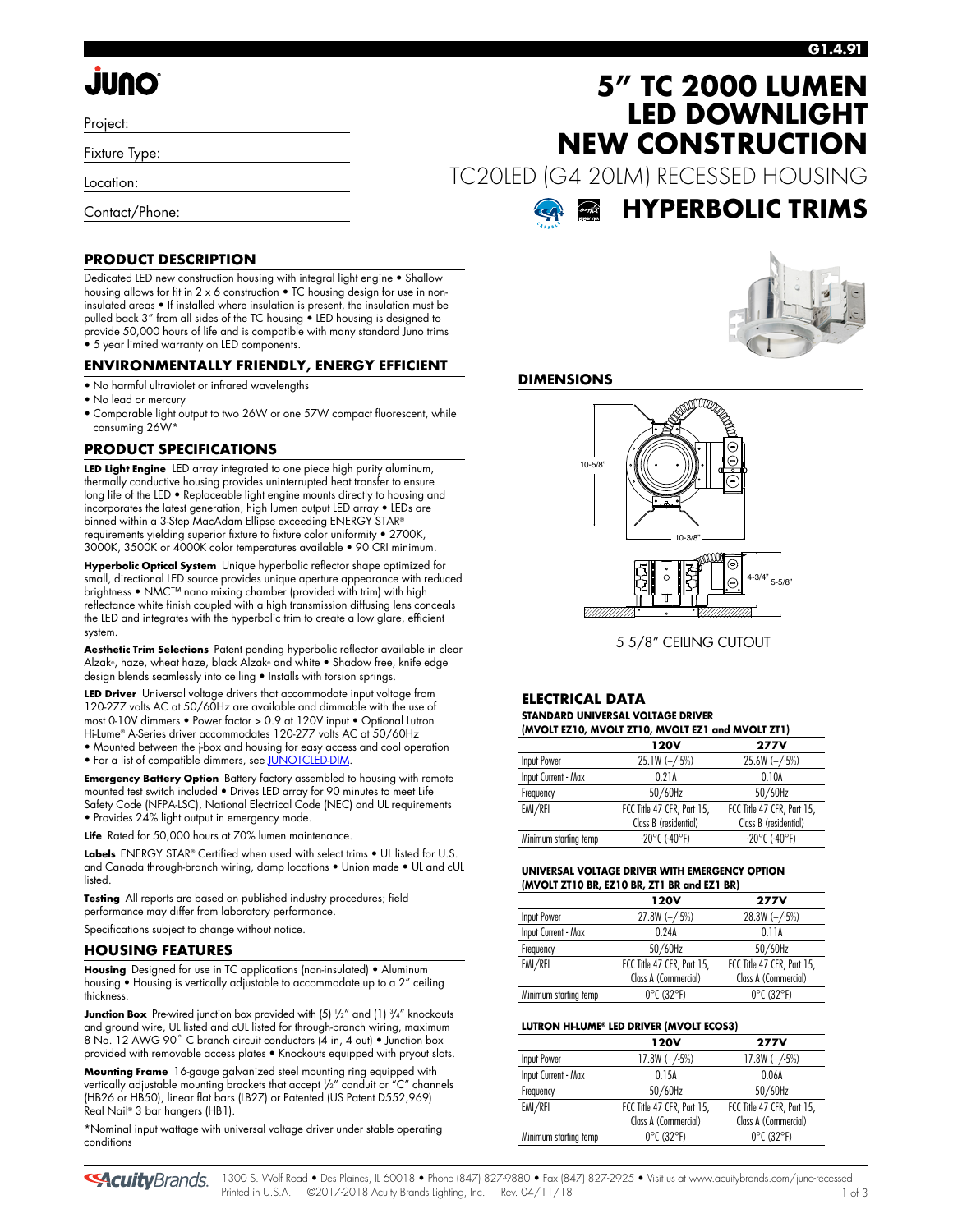## **5" TC 2000 LUMEN LED DOWNLIGHT NEW CONSTRUCTION**

TC20LED (G4 20LM) RECESSED HOUSING

### **HYPERBOLIC TRIMS**

A+ Capable options indicated by this color background

**ORDERING INFORMATION** Housing and trim can be ordered together or separate, but will always ship separately.

**Example:** TC20LED G4 20LM 27K 90CRI MVOLT ZT BR

| <b>Series</b>  |                                 |    | <b>Generation</b> | Lumens      |                     |            | <b>Color Temperature</b> | <b>CRI</b> |          | <b>Voltage/Driver</b> |                                                                                                   |
|----------------|---------------------------------|----|-------------------|-------------|---------------------|------------|--------------------------|------------|----------|-----------------------|---------------------------------------------------------------------------------------------------|
| <b>TC20LED</b> | 5" LED Downlight Non-IC Housing | G4 | Generation 4      | <b>20LM</b> | 2000 Nominal Lumens | 27K        | 2700K                    | 90CRI      | $90+CRI$ | <b>MVOLT ZT10</b>     | Multi-Volt (120-277), 0-10V, 10% dim                                                              |
|                |                                 |    |                   |             |                     | <b>30K</b> | 3000K                    |            |          | MVOLT ZT1             | Multi-Volt (120-277), 0-10V, 1% dim                                                               |
|                |                                 |    |                   |             |                     | 35K        | 3500K                    |            |          | <b>MVOLT EZ10</b>     | Multi-Volt (120-277), eldoLED 0-10V, 10% dim                                                      |
|                |                                 |    |                   |             |                     | 40K        | 4000K                    |            |          | <b>MVOLT EZ1</b>      | Multi-Volt (120-277), eldoLED 0-10V, 1% dim                                                       |
|                |                                 |    |                   |             |                     |            |                          |            |          | <b>MVOLT ECOS3</b>    | Multi-Volt (120-277), Lutron Hi-Lume A series 3 wire<br>fluorescent controls and Lutron Ecosystem |

<sup>1</sup> Not ENERGY STAR® Certified

|    | <b>Emergency Battery</b> |           | <b>Territory</b> |  |
|----|--------------------------|-----------|------------------|--|
| BR | <b>Emergency Battery</b> | <b>CP</b> | Chicago Plenum   |  |

Note: Chicago Plenum (CP) is not available with emergency option (BR) Note: Lutron driver (MVOLT ECOS3) is not available with emergency battery pack (BR)

**Trim/Description** 



**204HYP3 CWH** 5" Hyperbolic Cone Trim **-** Clear Alzak®, White Trim Ring

**204HYP3 HZWH** 5" Hyperbolic Cone Trim **-** Haze, White Trim Ring

**204HYP3 WHZABZ1** 5" Hyperbolic Cone Trim **-** Wheat Haze, Classic Aged Bronze Trim Ring

**204HYP3 WHZWH1** 5" Hyperbolic Cone Trim **-** Wheat Haze, White Trim Ring

**204HYP3 WWH** 5" Hyperbolic Cone Trim **-** White, White Trim Ring

### **Accessories** (ordered separately)

| <b>Catalog Number</b>             | <b>Description</b>                         |
|-----------------------------------|--------------------------------------------|
| HB 1                              | Two 13 1/2" - 25" Real Nail® 3 bar hangers |
| <b>HB26</b>                       | Two 26" C-channel bar hangers              |
| <b>HB50</b>                       | Two 50" C-channel bar hangers              |
| LB27                              | Two 27" linear bar hangers                 |
| <b>TR5 ABZ</b>                    | 5" Trim Ring - Classic Aged Bronze         |
| TR5 BL                            | 5" Trim Ring - Black                       |
| TR5 SC                            | 5" Trim Ring - Satin Chrome                |
| TR5 WH                            | 5" Trim Ring - White                       |
| To order, specify catalog number. |                                            |

Trim Size: 6<sup>1</sup> ⁄4" O.D. Alzak® is a registered trademark of Alcoa Corp. Note: In Canada when insulation is present, Type IC fixtures must be used.